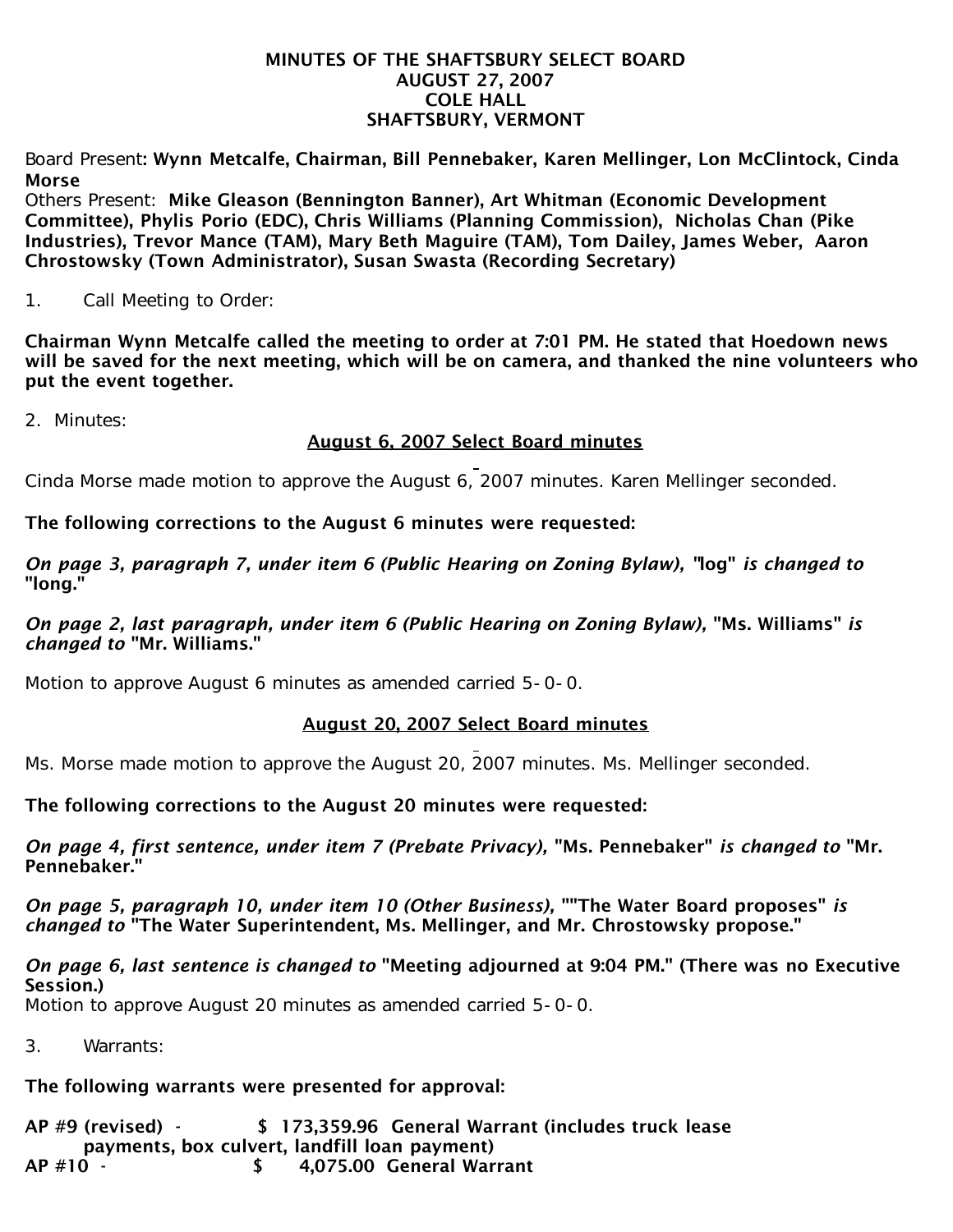| $AP$ #11 -                | 39,067.53 General Warrant (includes health insurance) |
|---------------------------|-------------------------------------------------------|
| $AP$ #12 -                | 1,256.00 General Warrant                              |
| <b>PR #7 -</b>            | 8,044.63 Payroll Warrant                              |
| Warrant #W3W -            | 405.00 Water Warrant                                  |
| <b>Transfer Warrant -</b> | \$ 18.551.56                                          |

Ms. Morse made motion to pay warrants. Ms. Mellinger seconded. Motion carried 5-0-0.

4. Public Comments:

#### There were no public comments.

5. Opening of Paving Bids:

Mr. Chrostowsky stated that bids have been received from four contractors for four separate paving projects. These are Grandview Street, Grant Street, State Park Road, and a combined project including Ledgely Drive, Stevens Road, and Westview Place. All are class three roads. He noted that Shaftsbury had received a paving grant last year, so is now at the bottom of the list for future funding.

The bids for Grandview were: Beaudoin - \$78 per ton, Wilk - \$61.72, Peckham - \$58.25, and Pike \$61.25.

The bids for Grant were: Beaudoin - \$75 per ton, Wilk - \$61.72, Peckham - \$58.15, and Pike \$61.28.

The bids for State Park were: Beaudoin - \$67 per ton, Wilk - \$82.17, Peckham - \$66, and Pike \$61.28. This bid was for both reclamation and paving.

The bids for Ledgely, etc. were: Beaudoin - \$70 per ton, Wilk - \$61.72, Peckham - \$58.03, and Pike \$61.28.

Ms. Morse asked how much is available to spend on paving. Mr. Chrostowsky replied that there is \$30,000 in the paving fund, \$15,000 in the paving reserve fund.

Chairman Metcalfe noted that no bids will be accepted until Highway Foreman Ron Daniels goes over them. He said that Mr. Daniels should attend the meeting when bids are awarded.

Ms. Morse asked if these are four separate projects, for which different contractors may be hired. Mr. Chrostowsky confirmed that this is the case.

Ms. Mellinger asked about figures for total project costs. Mr. Chrostowsky stated that the Grandview low bid would total \$18,930, Grant would be \$11,630, and the combined Ledgely project would be \$20,988, The low bids for all three are from Peckham. The low bid for State Park, from Pike Industries, would total \$44,565.44.

Mr. Pennebaker asked if all the bids used the same number of tons in their calculations. Mr. Chrostowsky replied that they did not. Mr. Chrostowsky noted that Mr. Daniels hopes to do the Grandview Street and Grant Street paving projects first.

Ms. Morse asked if the state will participate in the work on State Park Road. Chairman Metcalfe replied that the Vermont Road Commissioner has been called about this and is supposed to come and talk about it. Ms. Morse said that a Department of Transportation representative, Rep. Alice Miller, and Sen. Dick Hartwell should also be involved in the discussion.

There was discussion of the poor condition of State Park Road, and whether it makes more sense to revert to an unpaved surface rather than repaving. It was also suggested that the Town could give up the road.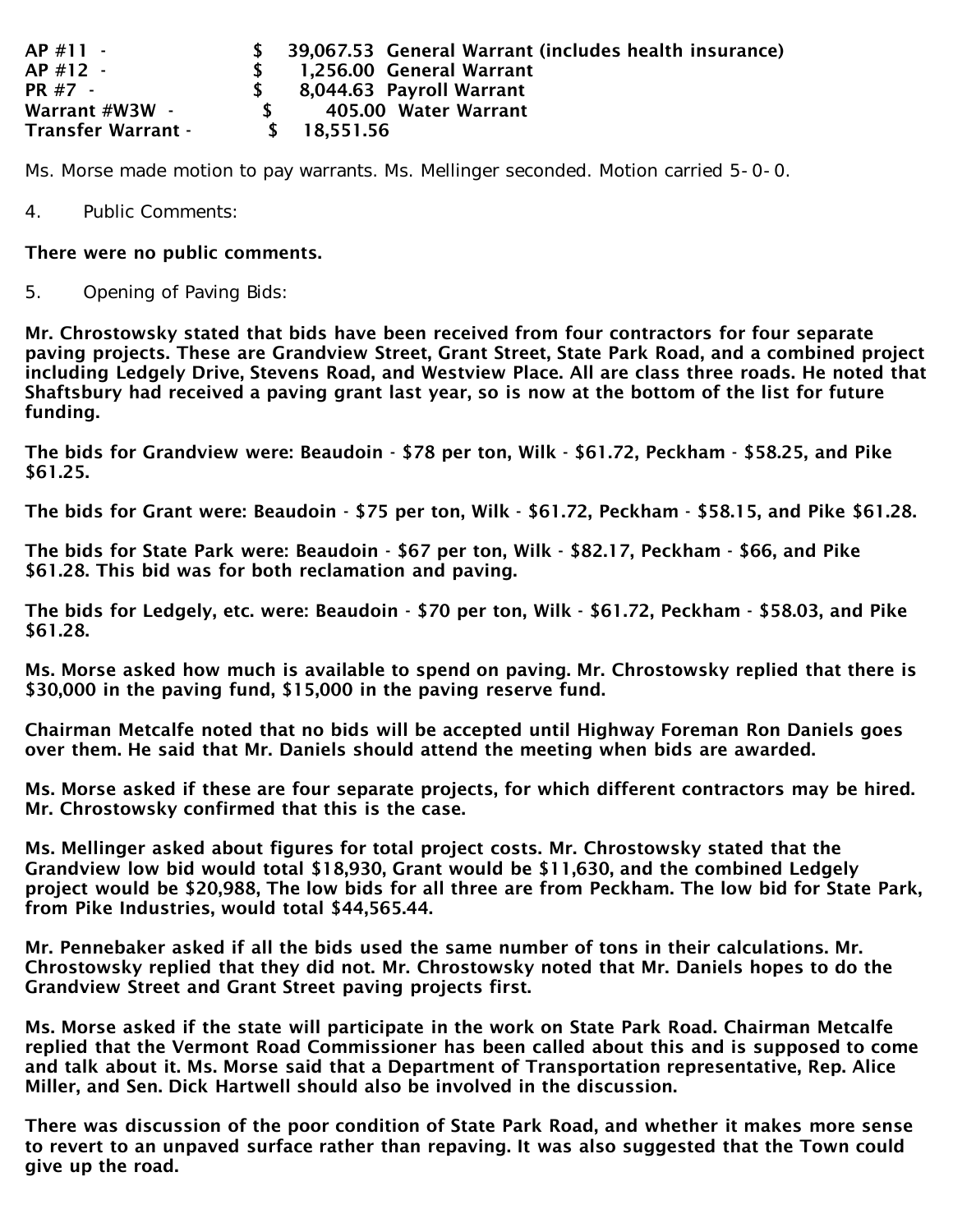Trevor Mance stated that he thinks a dirt road would be fine because blacktopping doesn't hold up. He thinks it would be a shame to give up the road by allowing it to become a trail.

6. Zoning Bylaw Review Working Session

Chairman Metcalfe stated that Phylis Porio, Art Whitman, and Chris Williams will now join the Board in discussion of the zoning bylaw. Members of the audience may comment at the end of the working session.

He explained that the bylaw will not be approved tonight. In order to help narrow the scope of the discussion, Mr. Chrostowsky will write the issues on an easel as the discussion takes place.

Chairman Metcalfe noted that he is representing the Select Board in this working session -- not the Development Review Board (DRB), on which he also serves. Mr. Pennebaker said that he represents the Select Board, not the Planning Commission.

Ms. Morse stated that she is representing the Select Board, not the Economic Development Committee (EDC). Ms. Porio stated that she is representing the EDC, not the DRB, which has not yet met to form a consolidated position on the bylaw.

Mr. McClintock suggested beginning with housekeeping corrections to the bylaw, which are technical and not related to policy. He stated that "DRB" should be used throughout the bylaw, and that he would like a definition of "DRB" in the appendix. Mr. McClintock also noted the following sections for possible changes in language:

In section 3.5 the reference to the Town Plan creates confusion.

 Section 4.1.1.42 on family childcare facilities. These have to be treated as single family residences.

In section 7.10 both "community care home" and "group home" should be used.

 In 7.11.0 "negotiate" should be replaced by "enter into or execute." Chairman Metcalfe stated that they are not required to execute. Mr. McClintock said this should be looked at later, then, and is not just a housekeeping issue.

 On page 57 there is reference to a \$100 fine. Mr. McClintock asked if this is \$100 a day or \$100, period. Mr. Pennebaker noted the next sentence clarifies that it is \$100 a day.

Ms. Mellinger listed a number of places where "Planning Commission" should be replaced by "DRB." These changes should occur in sections 3.5.1.2, 6.1.1, 6.2.1, and 6.4.1. She stated that a definition of solid waste facility should be added to page 68.

Mr. Pennebaker noted that "Planning Commission" should be changed to "DRB" in 7.3.7.2. He asked if the Planning Commission should be referred to in 7.2.1, on streams and drainage ways. All agreed that this entire sentence should be removed.

Mr. Pennebaker stated that "planning" should be removed in 7.11.9, and that "Planning Commission" should be changed to "DRB" on page 67, concerning privy pits.

After these housekeeping changes were discussed, Chairman Metcalfe asked for issues and concerns about the bylaw.

Ms. Mellinger brought up the exclusion of slaughter houses as permitted activities in section 6.4.2.2.4. There was a discussion of whether this section should be interpreted as allowing only what is listed, meaning that anything not listed is not allowed.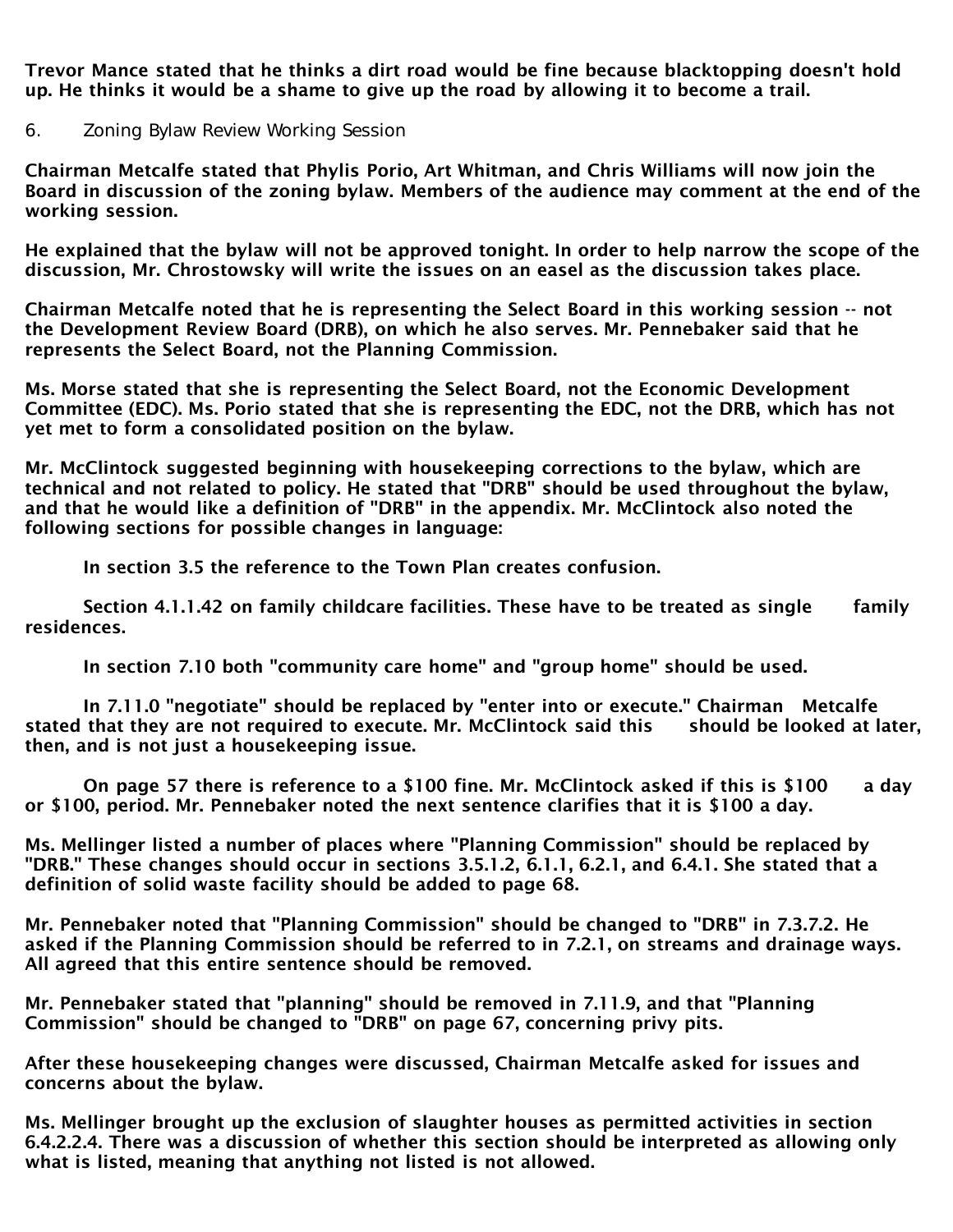Chairman Metcalfe noted the example of dog kennels, which the DRB had had to deny because it is not an included activity. Ms. Porio stated that the activities listed should be just suggestions, not an exclusionary list. Mr. McClintock said that the language could be changed.

Mr. Williams said that his understanding of Chapter 117 is that you cannot specifically exclude anything. He noted that according to the bylaw as now written every activity is conditional - nothing is allowed by right. This means every use must be considered on a case by case basis. Even those activities listed are only conditionally allowed.

There was discussion of the interpretation of 117. Mr. Williams stated that it says you can't exclude activities which serve the public good, not that you can't exclude anything. Art Whitman said that a slaughterhouse might be a public good, but Mr. Pennebaker said that the state lists a very particular set of uses that benefit the public good in 117.

Mr. McClintock said that he does not understand why the Planning Commission that wrote the original bylaw wanted to encourage some activities and discourage others. Because of the way it is now written, it may be discouraging some activities that they would want in the future. The present Planning Commission should address this.

Mr. Pennebaker said that this should not be done arbitrarily. It requires careful study. Chairman Metcalfe noted that slaughterhouses would be just one of many possible activities to be added. Ms. Morse asked what "careful consideration" means in terms of the time frame for this bylaw.

Chairman Metcalfe advised that they need to stay focused on this document. The Planning Commission can come back to them with other changes as they work through them. Mr. Williams stated that this will be high impact policy work that will require public hearings to see what people want to be allowed. Chairman Metcalfe noted that the last bylaw change had not been well prepared, and had been rejected by residents.

Mr. McClintock said that he still thinks this wording creates a problem, and that the environmental court could use it to disallow activities in the industrial zone. He asked if the Planning Commission could just focus on the industrial zone. Chairman Metcalfe replied that they should wait to hear back from the DRB. For now, they should just deal with 117 and solid waste.

Mr. Williams stated that nothing is "as of right." Everything is a conditional use. He asked if that is an approach they want to keep. Mr. McClintock said that the problem is that all industries are different and idiosyncratic, so it is normal for industrial uses to be conditional. Chairman Metcalfe said that they will let the Planning Commission and DRB take up this matter.

There was further talk of what the scope of the discussion should be. Mr. McClintock stated that language in section 3.2.3, on building height, says that something they cannot regulate is subject to a variance. Mr. Pennebaker said that this section was added by the Bennington County Regional Commission (BCRC).

Referring to section 3.5.2.4, Ms. McClintock asked who are the parties involved in a traffic study. Mr. Pennebaker said that the intention was for the applicant and the DRB to be the parties. Mr. McClintock suggested using the term "qualified licensed engineer." Mr. Pennebaker suggested changing "agreeable" to "acceptable."

Mr. McClintock stated that the second paragraph of section 4.1.3.1, on rural residential districts, seems to say that home occupations may only store equipment on one lot. Mr. Williams replied that it does not; it says storage is not allowed in village residential, only rural residential. It was agreed to strike that sentence in rural residential and move it to the section on village residential.

There was discussion on host town agreements. Mr. McClintock stated that, if the Select Board does not require a host town agreement, the applicant does not have to sign one. Chairman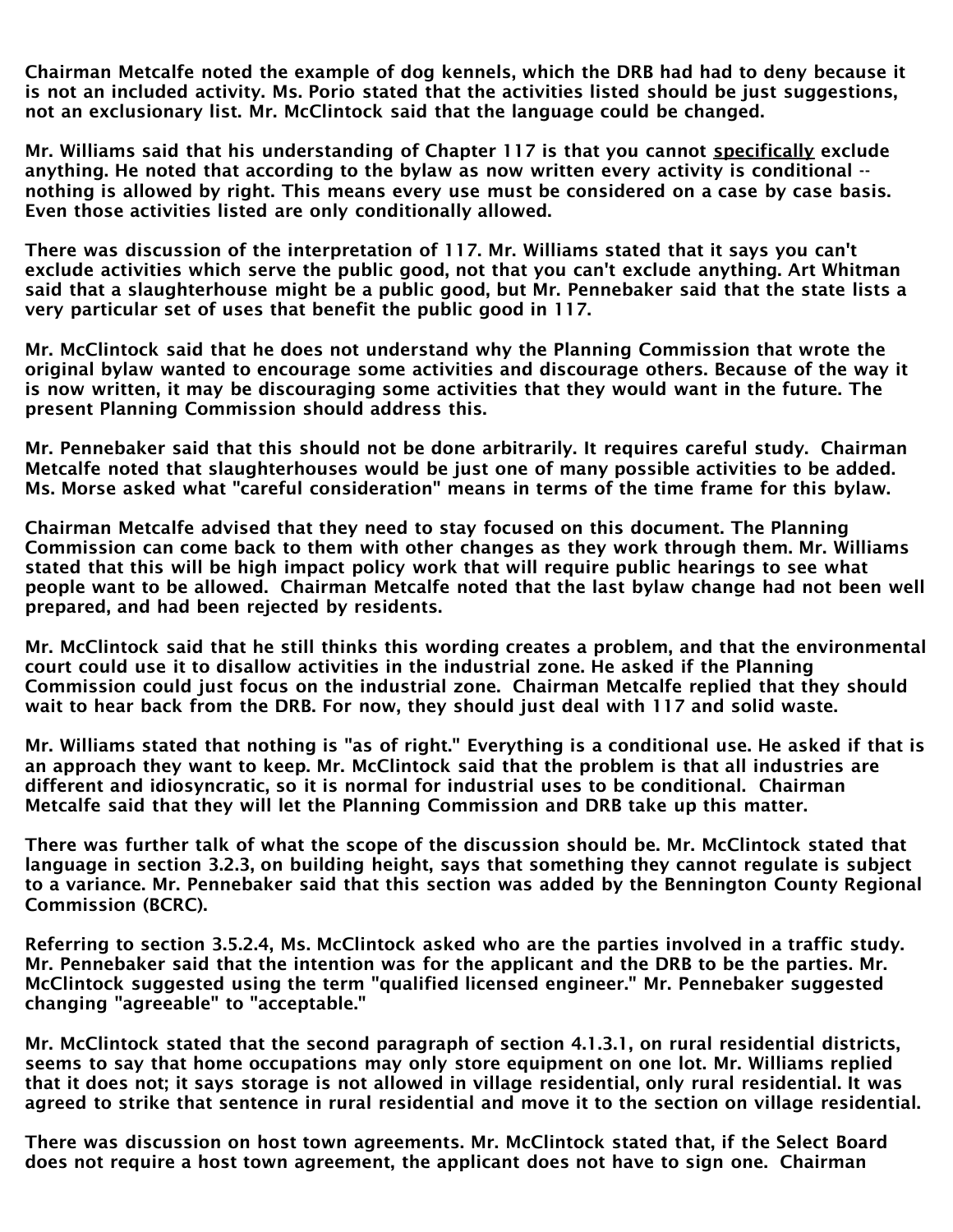Metcalfe agreed that the applicant is required to negotiate, but that the Select Board may decide that a host town agreement is unnecessary. He noted that a host town agreement is completely separate from the DRB.

Mr. McClintock suggested that it might be an advantage to always require a host town agreement for an industrial site. If a new owner comes in, a new host town agreement will be required. He suggested adding a sentence that host town agreements are not assignable.

Mr. Pennebaker asked if it is permissible to require a legislative body to enter into an agreement. Chairman Metcalfe said that it is permissible.

Mr. Whitman said that the EDC is concerned that section 7.11.9 could require the Town to collect fees and distribute them to property owners. Mr. McClintock stated that this sounds like condemnation, and that he does not know if they have that authority. He explained that it could be defined as condemnation because if you change the rules, you prevent a landowner from using land as originally permitted.

Mr. McClintock said that he would like a legal opinion. Mr. Williams replied that Town Attorney Rob Woolmington had not raised a flag on this language. Ms. Morse said that he should be asked again about it.

There was a discussion of land devaluation and how it is determined, and whether this is a matter for civil courts or if the Town should be involved in valuations. Chairman Metcalfe stated that he would like Mr. Woolmington to look at this before any attempt is made to change the language.

Chairman Metcalfe said that they will schedule another working session on the bylaw for the next Select Board meeting. He then opened the session to public comment.

Trevor Mance said that the section on compensation to property owners, which had just been under discussion, should be limited to abutting properties. Otherwise, where does it end? Mr. Mance does not think the Town has the resources to deal with all the potential lawsuits, or the ability to put hard numbers on people's properties.

Tom Dailey, representing TAM, said there is a huge body of law dealing with condemnation and assessment. He is afraid it could be used to drag a host town agreement out for years.

There was discussion of the problem with making these assessments on the front end of the process, in the host town agreement. Ms. Morse said she would prefer not to have the language in the bylaw.

Mr. Pennebaker suggested substituting "remediation" for "compensation." Mr. McClintock said that remediation would go to the DRB. Chairman Metcalfe suggested that the DRB and all of this group meet on Wednesday, September 12 to discuss the bylaw. All agreed.

Other Business:

James Weber stated that he is appearing on behalf of a Shaftsbury Hollow resident. He expressed concern about the slow emergency response to that area and asked if a quick response station could be added to Shaftsbury Hollow Road.

Chairman Metcalfe replied that Fire Chief Joe Vadakin has a good relationship with the White Creek Fire Department, and their response time to that area is ten minutes.

Mr. Weber said that White Creek does not get 911 calls, and Chairman Metcalfe replied that he thinks Chief Vadakin has resolved the issue of 911 calls. He asked Mr. Weber to talk to Chief Vadakin and come back to the Board if he needs to discuss if further.

Mr. Pennebaker said he had talked to Buzz Surwillo, who called Heindel and Noyes. Mr.